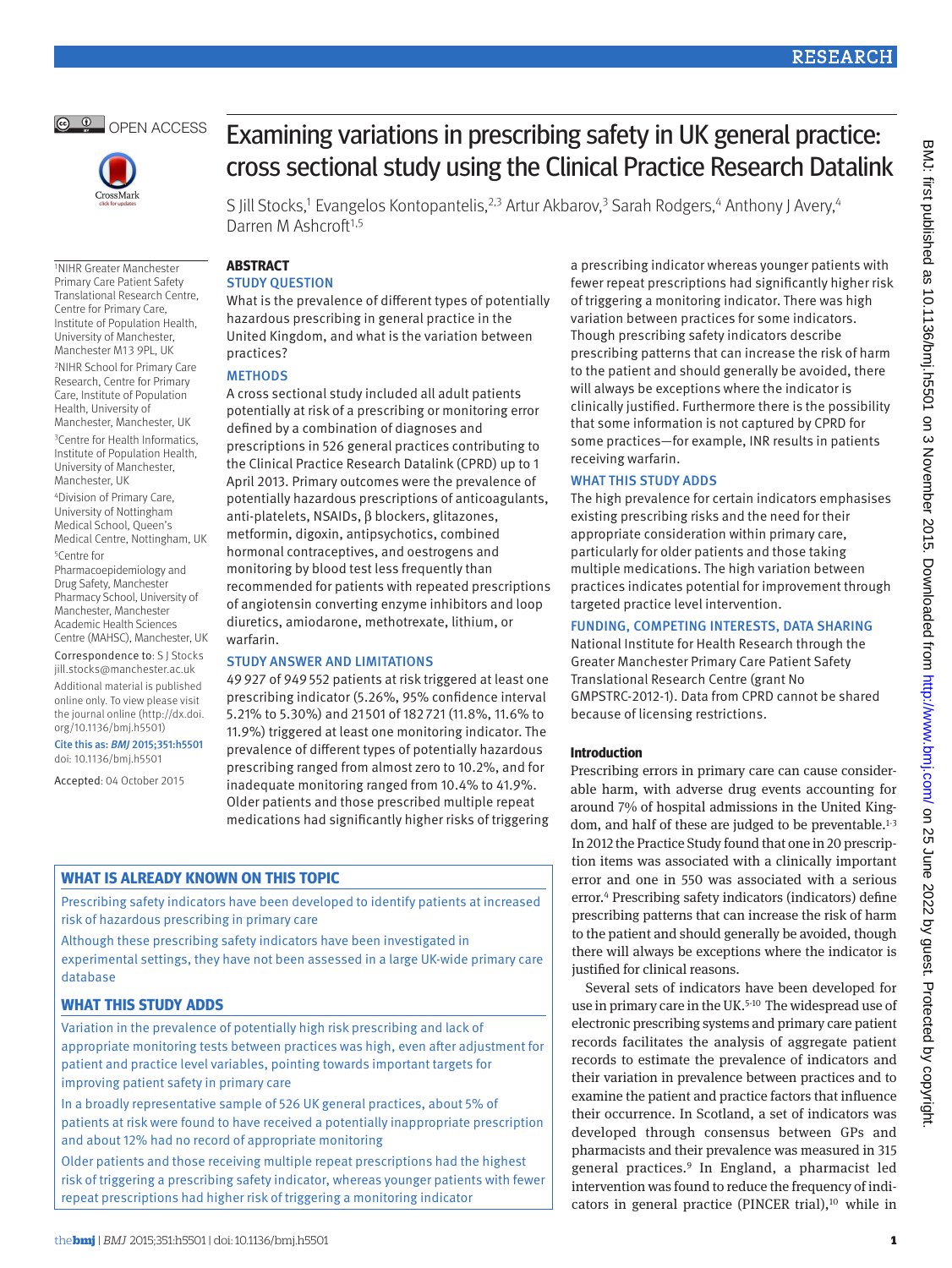Scotland, validated measures of high risk prescribing were the outcome measures in a trial of an intervention to reduce high risk prescribing of non-steroidal anti-inflammatory drugs (NSAIDs) and antiplatelet agents in general practice.11 The set of indicators used for the PINCER trial was developed through consensus among GPs8 and has been expanded and made available for GPs to use as an audit tool since 2013.<sup>8101213</sup> Currently GPs in the UK are encouraged to report clinical audit or quality improvement projects as part of their revalidation portfolio.<sup>14</sup>

If these indicators are to be used by GPs as an audit tool there needs to be an agreement about what constitutes a clinically acceptable prevalence of high risk prescribing and whether there are potential exceptions. Furthermore, the ability of indicators to discriminate between practices and the relation between their prevalence and patient and/or practice characteristics needs to be understood; identifying groups of patients at increased risk of indicators will enable a targeted approach to reducing their occurrence. As far as we know, indicators have not been investigated in a large sample of UK-wide general practices.

We used anonymised patient level data from the Clinical Practice Research Datalink (CPRD)15 to investigate the prevalence and predictors of previously described indicators<sup>8 10 12 13</sup> in UK general practice. We measured the prevalence of indicators identifying patients at increased risk of a prescribing error during a time period leading up to 1 April 2013; examined the

|                 | Table 1   Definition of each prescribing safety indicator in general practice                                                                                           |                                                                                                         |
|-----------------|-------------------------------------------------------------------------------------------------------------------------------------------------------------------------|---------------------------------------------------------------------------------------------------------|
| ID              | Patients at risk of prescribing safety indicator (denominator)                                                                                                          | Patients receiving prescribing safety indicator (numerator)                                             |
| P1              | Has asthma Read code at least 6 months before audit date and no asthma<br>resolved code since latest asthma code                                                        | Had $\beta$ blocker prescription within 6 months leading up to audit date                               |
| P <sub>2</sub>  | Has asthma Read code at least 3 months before audit date and prescribed LABA<br>inhaler within 3 months leading up to audit date                                        | Not prescribed ICS or combined LABA-ICS within 3 months leading up to audit<br>date                     |
| P3              | Has Read code for peptic ulcer at least 6 months before audit date and not<br>prescribed PPI, misoprostol, or H2 antagonist within 6 months leading up to audit<br>date | Prescribed aspirin or clopidogrel within 6 months leading up to audit date                              |
| <b>P4</b>       | Has Read code for peptic ulcer at least 6 months before audit date and not<br>prescribed PPI, misoprostol, or H2 antagonist within 6 months leading up to audit<br>date | Prescribed non-selective NSAID within 6 months leading up to audit date                                 |
| P <sub>5</sub>  | Has Read code for heart failure at least 3 months before audit date                                                                                                     | Prescribed glitazone within 3 months leading up to audit date                                           |
| P6              | Has Read code for heart failure at least 3 months before audit date                                                                                                     | Prescribed NSAID within 3 months leading up to audit date                                               |
| P7              | Has Read code for chronic kidney disease stage 3B, 4, or 5 at least 3 months<br>before audit date                                                                       | Prescribed NSAID within 3 months leading up to audit date                                               |
| P8              | Has Read code for chronic kidney disease stage 4 or 5 at least 3 months before<br>audit date                                                                            | Prescribed metformin within 3 months leading up to audit date                                           |
| P9              | Has Read code for chronic kidney disease stage 3B, 4 or 5 at least 3 months before<br>audit date                                                                        | Prescribed digoxin at daily dose $>125 \mu g$ within 3 months leading up to audit date                  |
| P10             | Has a prescription for warfarin and not prescribed PPI, misoprostol or H2<br>antagonist within 6 months leading up to audit date                                        | Prescribed NSAID within 6 months leading up to audit date                                               |
| P11             | Has a prescription for warfarin and not prescribed PPI, misoprostol or H2<br>antagonist within 6 months leading up to audit date                                        | Prescribed aspirin within 6 months leading up to audit date                                             |
| P <sub>12</sub> | Aged ≥65 on audit date and has Read code for dementia and no Read code for<br>psychosis at least 6 months before audit date                                             | Prescribed antipsychotics at least twice and 3 months apart within 6 months<br>leading up to audit date |
| P13             | Aged ≥65 on audit date and not prescribed PPI, misoprostol or H2 antagonist<br>within 6 months leading up to audit date                                                 | Prescribed NSAID within 6 months leading up to audit date                                               |
| P14             | Has Read code for chronic kidney disease stage 3B, 4, or 5 and prescribed ACEI                                                                                          | Prescribed NSAID within 3 months leading up to audit date                                               |
| P <sub>15</sub> | Has Read code for chronic kidney disease stage 3B, 4, or 5 and prescribed ACEI<br>and loop diuretic                                                                     | Prescribed NSAID within 3 months leading up to audit date                                               |
| P16             | Female and has Read code for venous or arterial thrombosis at least 6 months<br>before audit date                                                                       | Prescribed CHC within 6 months leading up to audit date                                                 |
| P17             | Female and Read code for BMI >40 between 66 and 6 months before audit date<br>and without more recent Read code for BMI <40                                             | Prescribed CHC within 6 months leading up to audit date                                                 |
| P18             | Female, aged >35, and most recent Read code for smoking status is current<br>smoker at least 6 months before audit date                                                 | Prescribed CHC within 6 months leading up to audit date                                                 |
| P <sub>19</sub> | Female and has Read code for breast cancer at least 6 months before audit date                                                                                          | Prescribed oral or transdermal oestrogens within 6 months leading up to audit<br>date                   |
| M1              | Aged ≥75 and prescribed ACEI or loop diuretic 15-6 months before audit date and<br>again within 6 months leading up to audit date                                       | Have NOT had renal function or electrolytes test in 15 months leading up to audit<br>date               |
| M <sub>2</sub>  | Prescribed amiodarone 6-12 months before audit date and again within 6 months<br>leading up to audit date                                                               | Have NOT had thyroid function test in 6 months leading up to audit date                                 |
| M3              | Prescribed methotrexate 3-6 months before audit date and again within 3 months<br>leading up to audit date                                                              | Have NOT had liver function test or full blood count in 3 months leading up to audit<br>date            |
| M4              | Prescribed lithium 3-6 months before audit date and again within 3 months<br>leading up to audit date                                                                   | Have NOT had lithium level test in 3 months leading up to audit date                                    |
| M <sub>5</sub>  | Prescribed warfarin 3-6 months before audit date and again within 3 months<br>leading up to audit date                                                                  | Have NOT had INR check in 3 months leading up to audit date                                             |

ACEI=angiotensin converting enzyme inhibitor; BMI=body mass index; CHC=combined hormone contraceptive; ICS=inhaled corticosteroid; LABA=long acting β2 agonist; NSAID=non-steroidal anti-inflammatory drug (non-selective); PPI=proton pump inhibitor; INR=international normalised ratio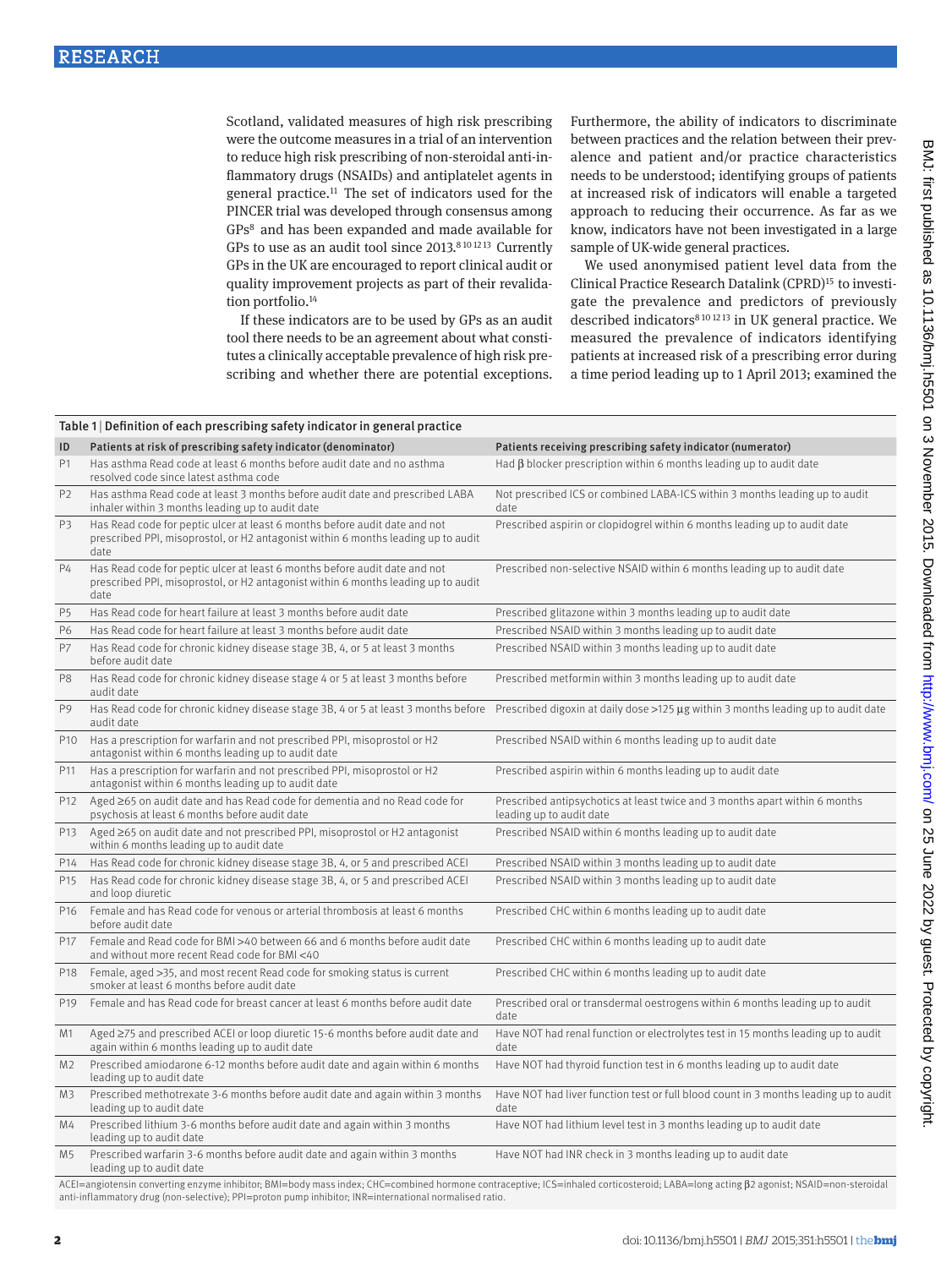

variation in the prevalence of the above indicators between practices using intraclass correlation coefficients and the meaning for the individual practice using reliability estimates; and examined the associations between the indicators and patient characteristics (age, sex, number of repeat medications) and practice characteristics (list size, practice level deprivation, geographical location).

#### **Methods**

We included in the analysis all patients aged 18 or over who were registered with one of the CPRD practices that had uploaded data of research quality on or after 1 April 2013. Each indicator consisted of a denominator and a numerator (table 1). The denominator included all patients with the potential to trigger an indicator because of an existing diagnosis or prescribing pattern (during a time period specific to the indicator definition and the audit date, table 1 ). The numerator consisted of those patients who actually triggered the indicator by receiving the potentially unsafe prescription or having no record of the required monitoring during the time period leading up to the audit date (table 1. Therefore the prevalence of an indicator describes the proportion of patients with the potential to trigger an indicator who actually did so. (A full list of codes to define each indicator has been uploaded to www.clinicalcodes.org.16 ) For the main analysis the prevalence of each indicator was measured relative to 1 April 2013 (the audit date), and the study is cross sectional at this date. In a further analysis, however, we used a rolling time window of audit dates representing the 1st of the month from May to September 2013 to check whether the results were sensitive to the choice of audit date. For long term conditions, or a diagnosis associated with contraindicated prescribing, the cumulative number of patients since their first recorded diagnosis formed the denominator. For asthma diagnoses, patients were excluded from the denominator after an asthma resolved code but would return to the denominator if this were superseded by a new asthma diagnosis code (P1, table 1, fig 1). When the condition or diagnosis was reversible, such as requiring monitoring with repeat prescriptions, the denominator was the number of patients prescribed a repeat medication within a fixed time window before the audit date. For example, the denominator for repeat prescribing of angiotensin converting enzyme inhibitor (ACEI) or loop diuretic  $(M1, table 1, fig 1)$  includes patients with at least one prescription of (ACEI) or loop diuretic between 6 and 15 months before the audit date and a repeat prescription between 0 and 6 months before the audit date. Polypharmacy was defined as the number of medications with at least two prescriptions within the 12 months leading up to 1 April 2013.

#### Statistical methods

We calculated the proportion of patients triggering each indicator (with 95% confidence intervals from a binomial distribution) for each indicator and for a composite prescribing (prescribing indicator, P1-P13) and monitoring (monitoring indicator, M1-M4) indicator. A further composite indicator also included the indicators relevant only to women in (P1-P13 plus P16-P19). Each patient counted just once in the composite indicator with a triggered indicator taking priority if a patient entered the denominator for more than one indicator. Therefore the composite indicator describes the number of patients triggering at least one indicator divided by all patients with the potential to trigger an indicator. The variation in prevalence between practices was quantified for each indicator by an empty mixed effects two level logistic regression model with patients nested within practices (using the xtmelogit command in Stata). The outcome was a binary variable (1 or 0) with patients triggering an indicator designated "1" and those with potential to trigger an indicator but not doing so designated "0." We used the post-estimation estat command in Stata to derive the intraclass correlation coefficients (ICCs) for each indicator. The intraclass correlation coefficient quantifies the proportion of the total variation in an indicator that is accounted for by the variation between practices  $(\tau^2)$ —that is, indicators with low values of intraclass correlation coefficient show that there is more variability within practices  $(\sigma^2)$ rather than between them  $(\tau^2)$ , in relation to the outcome (fig 2).

The within-variance in this binary outcome context is non-intuitive and fixed in the logistic regression models, and it does not reflect variability in the

$$
\widehat{ICC}=\frac{\hat{\tau}^2}{\hat{\tau}^2+\hat{\sigma}^2}
$$

Fig 2 | Formula for proportion of total variation in indicator that is accounted for by variation between practices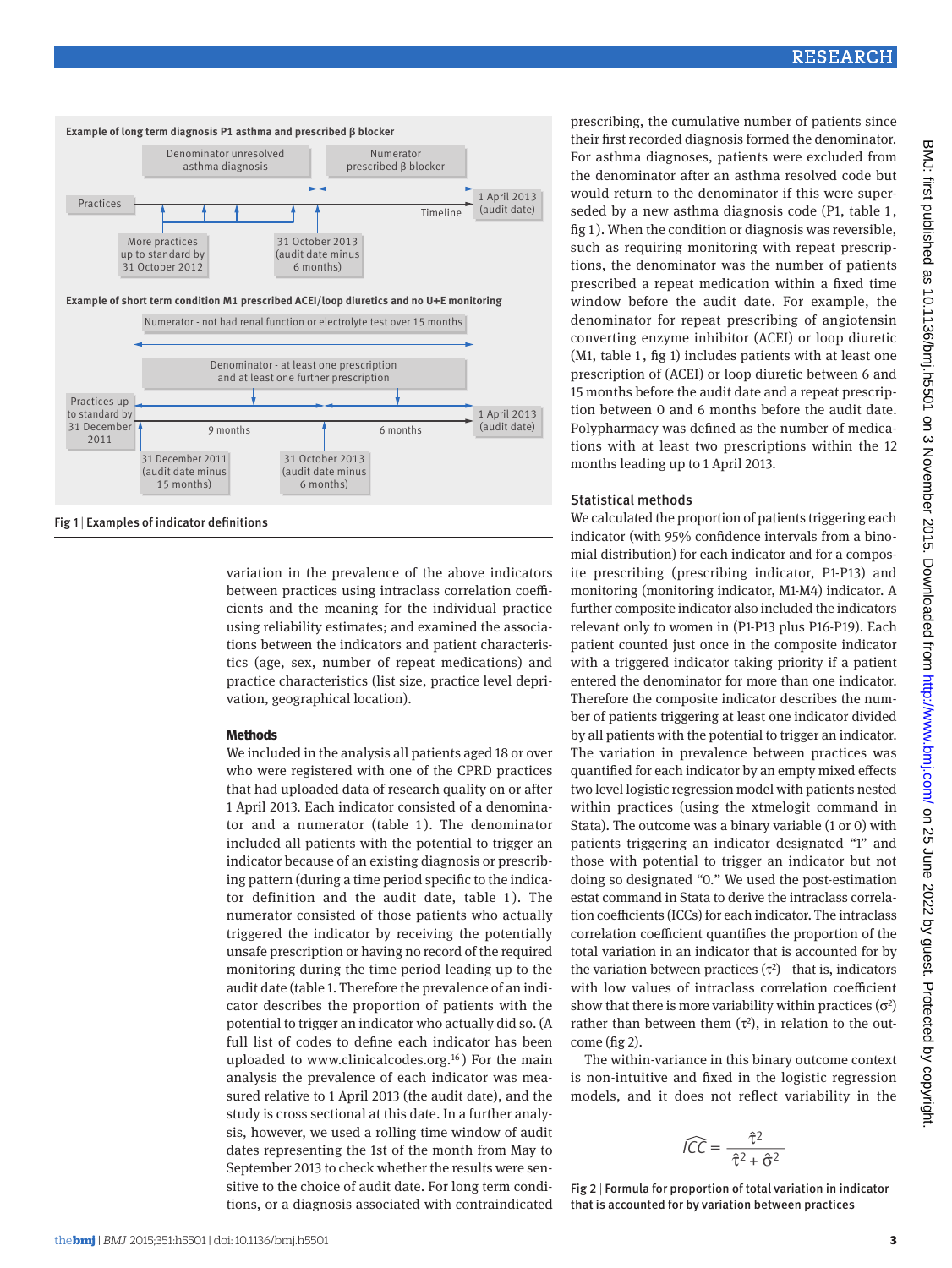Reliability =  $\frac{\text{number of patients in denominator } \times \widehat{ICC}}{}$ 1 + (number of patients in denominator – 1) \* *ICC*

#### Fig 3 | Spearman-Brown prophecy formula

performance of health professionals within a practice. Ideally, rather than being empty, the model would be adjusted by patient level variables reflecting the case mix before estimation of the intraclass correlation coefficient. As the adjusted model did not converge for some of the indicators, the empty model was the best option for consistency across all indicators. Adjustment for age, sex, and polypharmacy did not alter the intraclass correlation coefficient for most of the indicators where the model did converge. The intraclass correlation coefficient does not intuitively translate into an understanding of the implications for the individual practice. Therefore, to help with interpretation of the ICC, we calculated the reliability for different numbers of patients in the denominator using the Spearman-Brown prophecy formula as described previously (fig 3). 9

For many situations a reliability of 0.7 is considered acceptable, but higher values might be preferable in comparisons of prescribing safety between practices.<sup>9</sup> We calculated the reliability for a hypothetical practice with the median number of patients in the denominator, and appendix 1 shows the number of practices with reliabilities greater than 0.7, 0.8, and 0.9. However, the intraclass correlation coefficient, and therefore reliability, cannot provide insight on the underlying causes of the variation between practices that might, or might not, be clinical in nature. To further describe the heterogeneity between practices we also reported the prevalence predicted by the regression model for each indicator with 95% prediction intervals as described elsewhere.18 The prediction intervals describe the expected range of prevalence for a new practice (with 95% confidence).

The composite indicators were further analysed with the same mixed effects two level logistic regression model. As described above each patient counted just once in this analysis with the outcome variable "1" designating patients triggering at least one indicator and "0" designating patients with the potential to trigger at least one indicator but not doing so. We analysed indicators related to prescribing (prescribing indicators) separately from indicators related to monitoring (monitoring indicators). The practice level predictors were list size, intervals of the index of multiple deprivation (IMD) based on 2010 estimates, $17$  and location of practice by country or region of the UK. Patient level predictors were age, sex, and polypharmacy.

#### Patient involvement

Given our specific aims, no patients were involved in setting the research question or the outcome measures, nor were they involved in the design and implementation of the study. We will be working with the Research User Group at the NIHR Greater Manchester Primary Care

Patient Safety Translational Research Centre to advise on plans for dissemination of these findings.

#### **Results**

Data were available from 526 practices and almost five million patients. The mean list size between 1 April 2012 and 31 March 2013 was 9410 (standard deviation 4971). Most practices were in England (384, 73%), followed by Scotland (72, 14%), Wales (49, 9%), and Northern Ireland (21, 4%). More details on the make-up of the CPRD practices and their representativeness of the UK primary care have been provided elsewhere.19

The choice of audit date did not greatly affect the prevalence of the indicator (comparing audit date 1 April 2013 with a rolling time window 1 May-1 September 2013) except for M4 (prescription of lithium without a lithium level test). The lower prevalence when we used the 1 April audit date was because of an increased frequency of lithium level tests during January 2013. Analysis that used earlier audit dates showed that the January increase in tests occurred every year as far back as 2005 (data available from authors).

Tables 2 and 3 and figure 4 summarise the observed prevalence, predicted prevalence, and ICC for each indicator and the composite indicators. The distribution of the observed prevalence for each indicator by practices and by list size is summarised in appendix 1. The prevalence of the monitoring indicators was consistently higher than prescribing indicators (fig 4 ). The prescribing indicators with a higher prevalence were mainly those related to the prescribing of NSAIDs and aspirin without gastroprotection (P3-P4, P11, P13, fig 4), whereas the prescribing of combined hormone contraceptives (CHC) and oestrogens was associated with a lower prevalence (P16-P19, fig 4).

Overall, 49 927 of 949 552 (5.26%, 95% confidence interval 5.21% to 5.30%; table 2) patients triggered at least one prescribing indicator (P1-13). We excluded two indicators from the prescribing composite indicator (P1- P13, table 2) as they were nested within P7 and dealt with subgroup populations (P14-P15). Four were excluded because they were relevant only to women (P16-P19) and we wanted to evaluate the relation between sex and overall risk in a set of indicators that was relevant across both sexes. An alternative composite indicator included the indicators relevant to women (P1-P13 and P16-P19) and was triggered by 52 671 of 1 195408 patients (4.41%, 4.37% to 4.44%; table 2 ).The corresponding composite monitoring indicator (M1-M4 excluding M5) was triggered by 21 501 of 182 721 patients (11.8%, 11.6% to 11.9%) (table 3 ). The decision to exclude M5 (warfarin without international normalised ratio (INR) testing) from the composite monitoring indicator was based on the large variation between practices (ICC=0.78) that was judged to reflect INR results not being recorded in CPRD (possibly because of different models of service delivery<sup>20</sup>) rather than real differences in INR testing. Previous work found that INR tests might be recorded in secondary, rather than primary, care records.<sup>21</sup>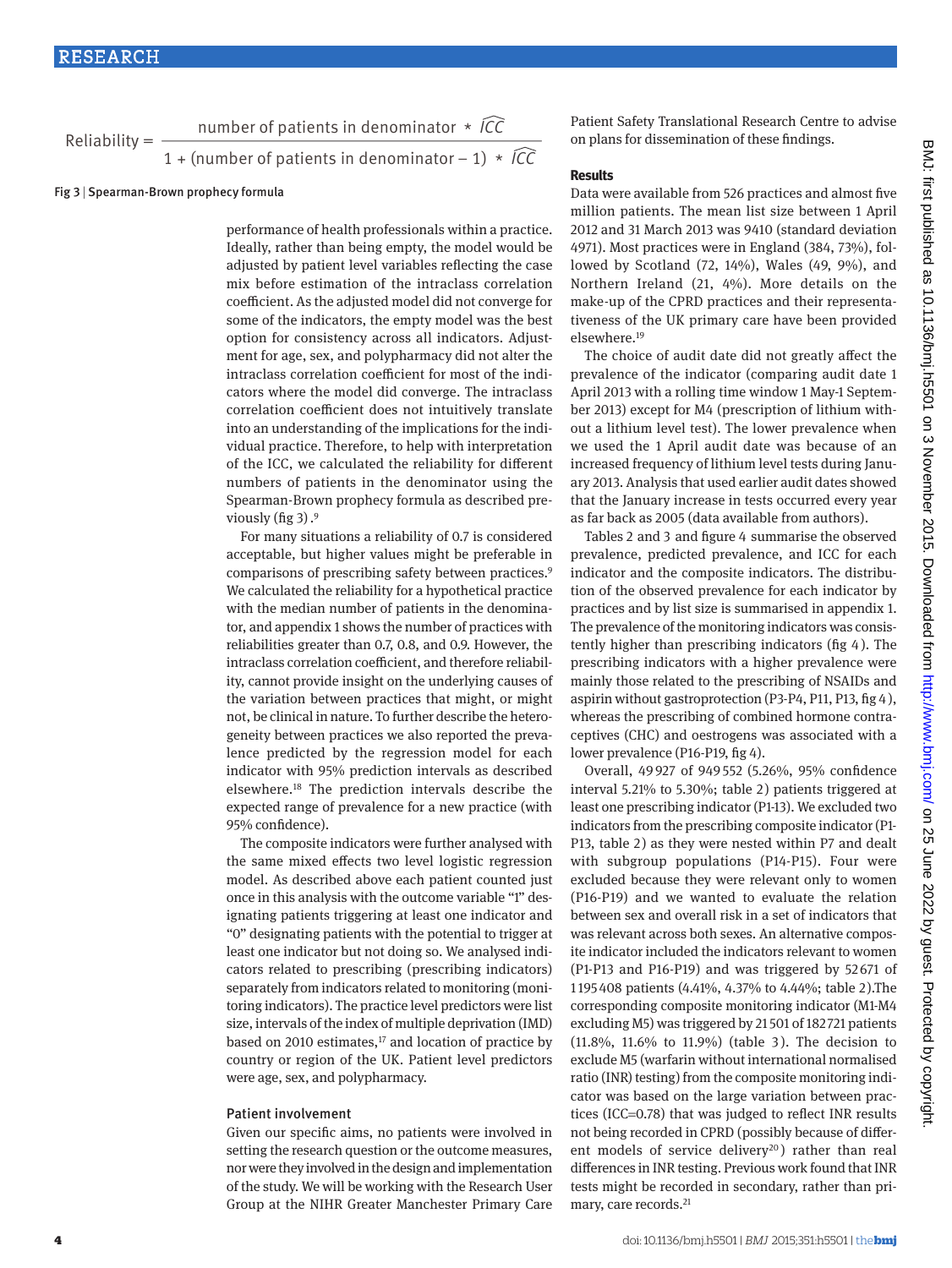| Table 2   Summary of prevalence and variation between practices fo                                                                                                                                                                                                                                                                                                                                                                                                                                                                                                                                        | each prescribing safety indicator      |                                               |                     |      |                                                        |                                   |
|-----------------------------------------------------------------------------------------------------------------------------------------------------------------------------------------------------------------------------------------------------------------------------------------------------------------------------------------------------------------------------------------------------------------------------------------------------------------------------------------------------------------------------------------------------------------------------------------------------------|----------------------------------------|-----------------------------------------------|---------------------|------|--------------------------------------------------------|-----------------------------------|
| Indicator and (short) description                                                                                                                                                                                                                                                                                                                                                                                                                                                                                                                                                                         | Numerator/denominator<br>1 April 2013) | Observed prevalence<br>(95% <sup>o</sup> (1)) | $ICC*(95% CI)$      | Relt | Predicted prevalence<br>(95% prediction<br>intervals)# | Prevalence (95% CI)<br>1May-1Sept |
| P1: asthma diagnosis (unresolved) and prescribed B blockers                                                                                                                                                                                                                                                                                                                                                                                                                                                                                                                                               | 1599/308 624                           | 3.76% (3.69 to 3.83)                          | 0.03(0.02 to 0.04)  | 0.94 | 3.6% (1.9 to 6.6)                                      | 3.81% (3.78 to 3.84)              |
| P2: asthma diagnosis and prescribed a LABA inhaler without ICS                                                                                                                                                                                                                                                                                                                                                                                                                                                                                                                                            | 076/75089                              | 1.43% (1.35 to 1.52)                          | 0.18 (0.14 to 0.22) | 0.88 | 1.1% (0.2 to 5.4)                                      | 1.39% (1.36 to 1.42)              |
| P3: history of peptic ulceration or GI bleed, not prescribed gastro-<br>protection and prescribed aspirin or clopidogrel                                                                                                                                                                                                                                                                                                                                                                                                                                                                                  | 470/14 392                             | 10.21% (9.73 to 10.72)                        | 0.04(0.02 to 0.06)  | 0.44 | $9.5\%$ (5.0 to 17.3)                                  | 10.23% (10.03 to 10.43)           |
| P4: history of peptic ulceration or GI bleed, not prescribed gastro<br>protection and prescribed NSAID                                                                                                                                                                                                                                                                                                                                                                                                                                                                                                    | 592/14392                              | 4.11% (3.80 to 4.45)                          | 0.06(0.03 to 0.10)  | 0.57 | $3.7\%$ (1.6 to 8.5)                                   | 4.13% (4.00 to 4.27)              |
| P5: history of heart failure and prescribed glitazone                                                                                                                                                                                                                                                                                                                                                                                                                                                                                                                                                     | 13/30 171                              | 0.37% (0.31 to 0.45)                          | 0.16 (0.07 to 0.33) | 0.91 | $0.3\%$ $(0.1 \text{ to } 0.4)$                        | 0.35% (0.32 to 0.38)              |
| P6: history of heart failure and prescribed NSAID                                                                                                                                                                                                                                                                                                                                                                                                                                                                                                                                                         | 854/30 171                             | 2.83% (2.65 to 3.02)                          | 0.05(0.03 to 0.08)  | 0.72 | 2.6% (1.2 to 5.7)                                      | 2.87% (2.80 to 2.95)              |
| P7: diagnosis of CKD stage 3B, 4 or 5 and prescribed NSAID                                                                                                                                                                                                                                                                                                                                                                                                                                                                                                                                                | 776/22640                              | 3.43% (3.20 to 3.67)                          | 0.08 (0.05 to 0.12) | 0.70 | 2.7% (0.9 to 7.4)                                      | 3.49% (3.39 to 3.59)              |
| P8: diagnosis of CKD stage 4 or 5 and prescribed metformin                                                                                                                                                                                                                                                                                                                                                                                                                                                                                                                                                | 567/20185                              | 7.76% (7.40 to 8.14)                          | 0.17(0.13 to 0.21)  | 0.84 | 4.3% (0.9 to 18.7)                                     | 7.78% (7.63 to 7.93)              |
| P9: diagnosis of CKD stage 3B, 4 or 5 and prescribed digoxin, daily<br>dose $>125 \mu$ g                                                                                                                                                                                                                                                                                                                                                                                                                                                                                                                  | 209/22640                              | 0.92% (0.81 to 1.06)                          | 0.13 (0.07 to 0.22) | 0.79 | $0.7\%$ $(0.2 \text{ to } 2.9)$                        | $0.88\%$ (0.83 to 0.93)           |
| P10: prescribed warfarin, not prescribed gastro-protection and<br>prescribed NSAID                                                                                                                                                                                                                                                                                                                                                                                                                                                                                                                        | 81/40 441                              | 1.44% (1.33 to 1.56)                          | 0.10 (0.07 to 0.15) | 0.89 | $1.2\%$ (0.4 to 4.0)                                   | 1.37% (1.33 to 1.42)              |
| P11: prescribed warfarin, not prescribed gastro-protection and<br>prescribed aspirin                                                                                                                                                                                                                                                                                                                                                                                                                                                                                                                      | 3072/40 441                            | 7.60% (7.34 to 7.86)                          | 0.03(0.02 to 0.04)  | 0.66 | 7.4% (4.2 to 12.6)                                     | 7.46% (7.35 to 7.56)              |
| P12: diagnosis of dementia, age >65, no psychosis diagnosis and<br>prescribed antipsychotics                                                                                                                                                                                                                                                                                                                                                                                                                                                                                                              | 244/27763                              | 8.08% (7.77 to 8.41)                          | 0.10(0.08 to 0.12)  | 0.82 | $7.0\%$ (2.3 to 19.5)                                  | 8.08% (7.95 to 8.22)              |
| P13: aged 265, not prescribed gastro-protection and prescribed<br>NSAID                                                                                                                                                                                                                                                                                                                                                                                                                                                                                                                                   | 27381/611603                           | 4.48% (4.43 to 4.53)                          | 0.09 (0.07 to 0.10) | 0.99 | 4.1% (1.4 to 11.5)                                     | 4.46% (4.44 to 4.48)              |
| Summary for P1-P13:                                                                                                                                                                                                                                                                                                                                                                                                                                                                                                                                                                                       |                                        |                                               |                     |      |                                                        |                                   |
| P1-P13: at least one prescribing indicator                                                                                                                                                                                                                                                                                                                                                                                                                                                                                                                                                                | 49 927/949 552                         | 5.26% (5.21 to 5.30)                          | 0.04 (0.03 to 0.05) | 0.99 | 5.1% (2.5 to 10.3)                                     | 5.25% (5.24 to 5.28)              |
| P1-P12: as above and excluding P13                                                                                                                                                                                                                                                                                                                                                                                                                                                                                                                                                                        | 23500/430005                           | 47% (5.40-5.53)<br>LŃ.                        | 0.025(0.02 to 0.03) | 0.95 | 5.3% (3.1 to 9.1)                                      | 5.48% (5.45 to 5.55)              |
| P14: diagnosis of CKD stage 3B, 4 or 5 and prescribed ACEI (+ comb<br>loop) and NSAID                                                                                                                                                                                                                                                                                                                                                                                                                                                                                                                     | 443/12128                              | 3.65% (3.33 to 4.00)                          | 0.07 (0.04 to 0.12) | 0.49 | 3.1% (1.2 to 7.9)                                      | 3.64% (3.51 to 3.77)              |
| P15: diagnosis of CKD stage 3B, 4 or 5 and ACEI and loop diuretic and<br>NSAID                                                                                                                                                                                                                                                                                                                                                                                                                                                                                                                            | 23/4351                                | 2.83% (2.37 to 3.36)                          | 0.04(0.01 to 0.25)  | 0.19 | 2.6% (1.2 to 5.6)                                      | 2.94% (2.75 to 3.14)              |
| P16: history of venous or arterial thrombosis and prescribed CHC                                                                                                                                                                                                                                                                                                                                                                                                                                                                                                                                          | 204/72666                              | $0.28\%$ $(0.24$ to $0.32)$                   | 0.20(0.13 to 0.29)  | 0.97 | $0.2\%$ (0.0 to 1.2)                                   | 0.28% (0.26 to 0.29)              |
| P17: BMI 240 and prescribed CHC                                                                                                                                                                                                                                                                                                                                                                                                                                                                                                                                                                           | 546/54138                              | 1.00% (0.93 to 1.10)                          | 0.15 (0.11 to 0.21) | 0.47 | $0.8\%$ $(0.2 \text{ to } 3.5)$                        | 0.96% (0.93 to 1.00)              |
| P18: current smoker and prescribed CHC                                                                                                                                                                                                                                                                                                                                                                                                                                                                                                                                                                    | 674/213 673                            | 0.78% (0.75 to 0.82)                          | 0.09 (0.07 to 0.11) | 0.97 | $0.7\%$ $(0.2 \text{ to } 2.1)$                        | 0.71% (0.70 to 0.72)              |
| P19: history of breast cancer and prescribed oestrogens                                                                                                                                                                                                                                                                                                                                                                                                                                                                                                                                                   | 372/34238                              | 1.09% (0.98 to 1.20)                          | 0.11 (0.07 to 0.18) | 0.88 | $0.9\%$ (0.2 to 3.0)                                   | 1.12% (1.07 to 1.16)              |
| Summary for P16-P19:                                                                                                                                                                                                                                                                                                                                                                                                                                                                                                                                                                                      |                                        |                                               |                     |      |                                                        |                                   |
| P16-P19: At least one female prescribing indicator                                                                                                                                                                                                                                                                                                                                                                                                                                                                                                                                                        | 2771/349 552                           | 0.79% (0.76 to 0.82)                          | 0.07(0.06 to 0.09)  | 0.98 | $0.7\%$ $(0.3 \text{ to } 2.0)$                        | 0.74% (0.73 to 0.76)              |
| P1-P13 and P16-P19: at least one prescribing indicator including<br>female indicators                                                                                                                                                                                                                                                                                                                                                                                                                                                                                                                     | 52 671/1 195 408                       | 4.41% (4.37 to 4.44)                          | 0.04(0.03 to 0.04)  | 0.99 | 4.3% (2.2 to 8.2)                                      | 4.40% (4.38 to 4.41)              |
| ACEI=angiotensin converting enzyme inhibitor, BMI=body mass index; CHC=combined hormone contraceptive; CXD=chronic kidney disease; FBC=full blood count; GI=gastrointestinal; ICS=inhaled corticosteroid; INR=international no<br>LABA=long acting $\beta$ 2 agonist; NSAID=non-steroidal anti-inflammatory drug (non-selective); TFT=thyroid function test.<br>#Predicted prevalence in new practice with 95% prediction intervals using logistic regression model;<br>tReliability for practice with median number of patients at risk of triggering indicator.<br>*Intraclass correlation coefficient. |                                        |                                               |                     |      |                                                        |                                   |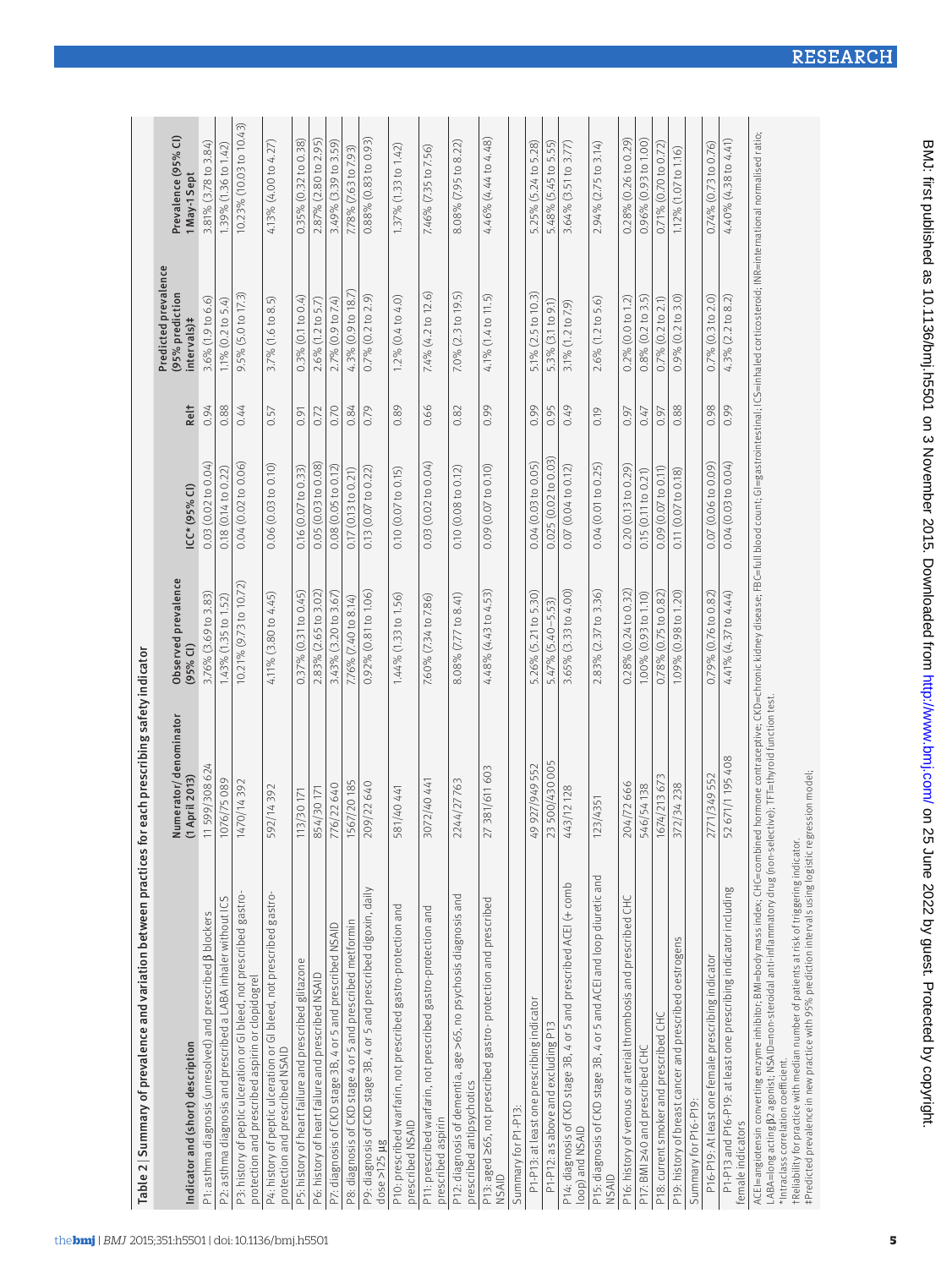Most patients triggered just one indicator (48 504 (97.1%), prescribing indicator; 21 399 (99.5%), monitoring indicator), but a few triggered two indicators (1253 (2.5%) prescribing indicator; 102 (0.5%) monitoring indicator) and 170 (0. 3%) patients triggered three or more prescribing indicator. Many practices had a prevalence of prescribing indicators over the



**with 95% con
dence intervals with 95% con
dence intervals**



90th centile for just one prescribing indicator (158 (30%), P1-P13), but some practices were repeatedly over the 90th centile for different prescribing indicator; 100 (19%) practices were over the 90th centile twice, 79 (15%) three to four times, and 10 (2%) five to six times. For monitoring indicators, 166 (32%, M1-M4) practices had a prevalence over the 90th centile for just one indicator, 29 (6%) twice, and six (1%) three to four times. Monitoring indicators had larger ICCs than prescribing indicators; 0.17 (0.15 to 0.19) for the composite monitoring indicator and 0.04 (0.03 to 0.05) for the composite prescribing indicator (table  $2$ , fig  $4$ ). There was low between-practice variation in prescribing β blockers to patients with asthma (ICC P1: 0.03, 0.02 to 0.04), aspirin to patients with peptic ulcer without gastroprotection (ICC P3: 0.04, 0.02 to 0.06), or co-prescription of warfarin and aspirin without gastroprotection (ICC P11: 0.03, 0.02 to 0.04) (table 2 , fig 4 ). The reliability provides guidance about how confidently we can compare an individual practice with a known number of denominator patients with the prevalence over all practices. The implication is that for an indicator with lower ICC, higher numbers of denominator patients are required for a reliable comparison. For this reason, although the indicator related to prescribing β blockers to patients with asthma (P1) has a low ICC, the reliability is high because of the large denominator (number of patients diagnosed with asthma, table 2). Conversely prescribing amiodarone without a thyroid function test (M2) has a higher ICC but the small denominator (number of patients prescribed amiodarone) means that the reliability is low (table 3).

Tables 4 and 5 show the prevalence of patients triggering at least one prescribing indicator or monitoring indicator (composite indicators) by characteristics of patients and practices, as well as unadjusted and adjusted odds ratios derived from the multilevel mixed effects logistic regression model. Polypharmacy was strongly associated with increased risk of triggering the composite prescribing indicator (1.3% of patients with zero or one repeat medication compared with

| Table 3 Summary of prevalence and variation between practices for each monitoring safety indicator |                                         |                                 |                               |      |                                                            |                                     |  |  |
|----------------------------------------------------------------------------------------------------|-----------------------------------------|---------------------------------|-------------------------------|------|------------------------------------------------------------|-------------------------------------|--|--|
| Indicator and (short)<br>description                                                               | Numerator/denominator<br>(1 April 2013) | Observed<br>prevalence (95% CI) | $ICC* (95% CI)$               | Relt | <b>Predicted prevalence</b><br>(95% prediction intervals)# | Prevalence (95% CI)<br>1 May-1 Sept |  |  |
| M1: aged 75 and ACEI or<br>loop diuretic without U+E<br>monitoring                                 | 17 092/164 630                          | 10.4% (10.2 to 10.5)            | 0.21(0.19 to 0.24)            | 0.99 | 8.3% (1.4 to 36.8)                                         | 10.9% (10.9 to 11.0)                |  |  |
| M2: repeat amiodarone<br>without TFT                                                               | 1596/3809                               | 41.9% (40.3 to 43.5)            | $0.13$ (0.10 to 0.17)         | 0.47 | 41.5% (15.2 to 73.7)                                       | 42.2% (41.6 to 42.9)                |  |  |
| M <sub>3</sub> : repeat methotrexate<br>without LFT or FBC                                         | 2117/13 231                             | 16.0% (15.4 to 16.6)            | $0.41(0.36 \text{ to } 0.45)$ | 0.94 | 11.1% (0.6 to 70.5)                                        | 16.7% (16.4 to 17.0)                |  |  |
| M4: repeat lithium without<br>lithium concentration check                                          | 798/4126                                | 19.3% (18.2 to 20.6)            | $0.12$ (0.08 to 0.17)         | 0.49 | 17.5% (5.4 to 44.3)                                        | 33.9% (33.3 to 34.5)                |  |  |
| M5: repeat warfarin without<br>INR                                                                 | 16 463/51 008                           | 32.3% (31.9 to 32.7)            | $0.78(0.75 \text{ to } 0.80)$ | 1.00 | 19.6% (0.0 to 99.5)                                        | 32.4% (32.2 to 32.6)                |  |  |
| M1-M4: at least one<br>monitoring indicator                                                        | 21 501/182 721                          | 11.8% (11.6 to 11.9)            | $0.17(0.15 \text{ to } 0.19)$ | 0.98 | 10.2% (2.2 to 36.0)                                        | 11.7% (11.6 to 11.7)                |  |  |

ACEI=angiotensin converting enzyme inhibitor; U+E=urea and electrolyte monitoring; FBC=full blood count; INR=international normalised ratio; TFT=thyroid function test; LFT=liver function test. \*Intraclass correlation coefficient.

†Reliability for practice with median number of patients at risk of triggering indicator.

‡Predicted prevalence in new practice with 95% prediction intervals using logistic regression model.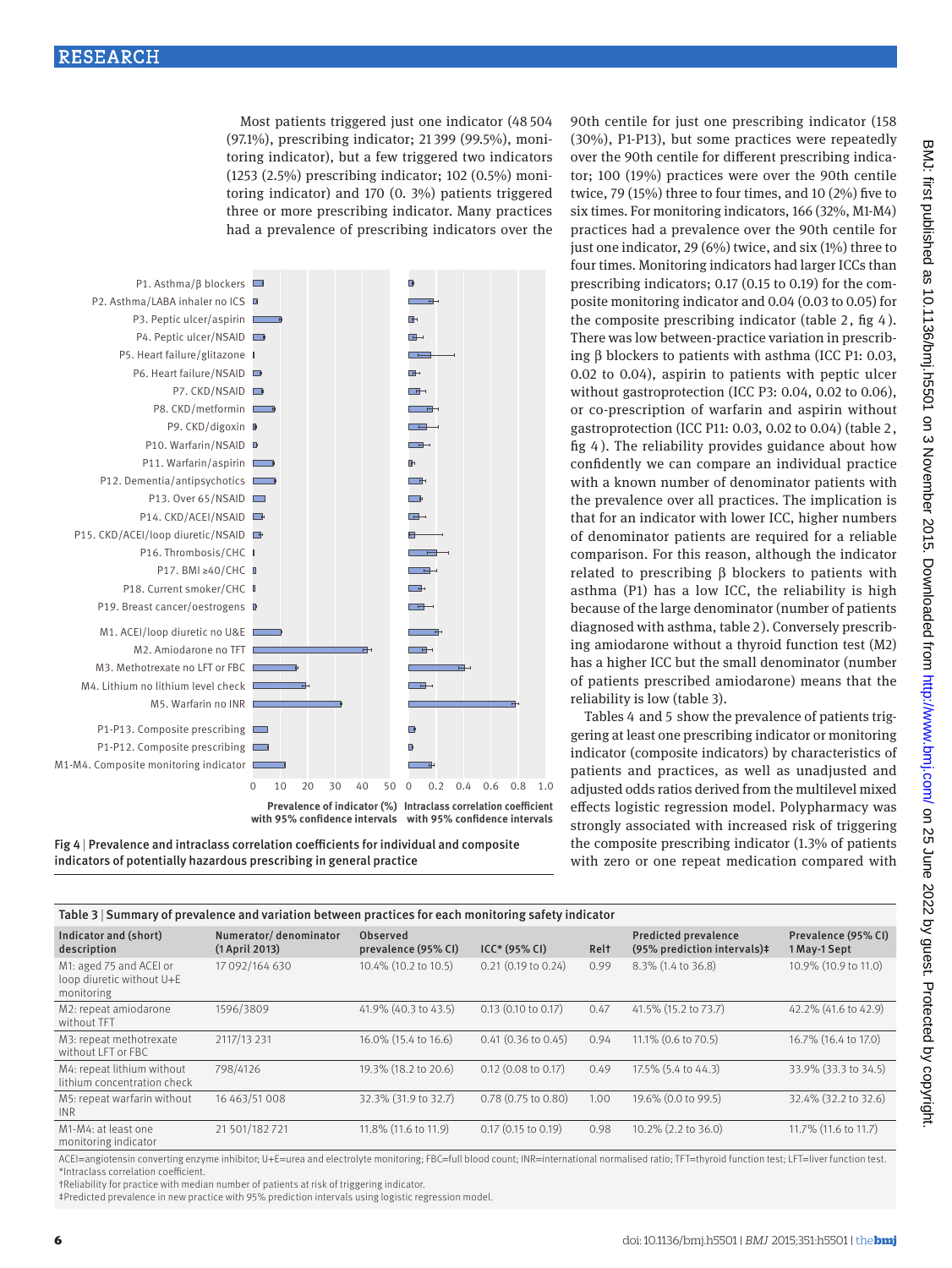#### Table 4 | Prevalence of patients receiving at least one high risk prescribing indicator and multilevel unadjusted and adjusted odds ratios (P1 to P13)

|                                                       | % Prevalence                | Odds ratio (95% CI)           |                               |  |
|-------------------------------------------------------|-----------------------------|-------------------------------|-------------------------------|--|
| Variable (No at risk)                                 | (95% CI)                    | Unadjusted                    | Adjusted                      |  |
| Age (years):                                          |                             |                               |                               |  |
| 18-50 (197 180)                                       | $1.5(1.4 \text{ to } 1.6)$  | $\mathbf{1}$                  | $\mathbf{1}$                  |  |
| 51-60 (54 147)                                        | 4.9 (4.7 to 5.1)            | 3.28 (3.11 to 3.46)           | 1.95 (1.84 to 2.01)           |  |
| 61-70 (227 961)                                       | 7.2 (7.1 to 7.4)            | 5.20 (5.00 to 5.41)           | $3.57$ (3.43 to 3.72)         |  |
| 71-80 (257 528)                                       | 7.0 (6.9 to 7.1)            | 4.98 (4.79 to 5.18)           | 2.84 (2.72 to 2.96)           |  |
| >80(212736)                                           | 4.6 $(4.5 \text{ to } 4.7)$ | 3.39 (3.26 to 3.54)           | 1.71 (1.64 to 1.78)           |  |
| No of drugs on repeat prescription in past 12 months: |                             |                               |                               |  |
| $0-1(344254)$                                         | $1.3$ (1.2 to 1.4)          | $\mathbf{1}$                  | $\mathbf{1}$                  |  |
| 2-4 (234 715)                                         | 4.8 (4.7 to 4.9)            | 3.70 (3.58 to 3.84)           | 3.39 (3.27 to 3.51)           |  |
| 5-7 (161 580)                                         | 7.1 (7.0 to 7.2)            | 5.64 (5.45 to 5.84)           | 4.99 (4.81 to 5.17)           |  |
| 8-10 (96 100)                                         | 9.4 (9.3 to 9.6)            | 7.71 (7.43 to 8.00)           | 6.95 (6.70 to 7.22)           |  |
| $>10$ (112 903)                                       | 12.0 (11. 9 to 12.3)        | 10.17 (9.82 to 10.53)         | 9.40 (9.07 to 9.74)           |  |
| Sex (18 missing):                                     |                             |                               |                               |  |
| Male (431 280)                                        | $5.5(5.4 \text{ to } 5.6)$  | 1                             | $\mathbf{1}$                  |  |
| Female (518 254)                                      | 5.1 $(5.0 \text{ to } 5.2)$ | 0.93(0.91 to 0.95)            | $0.92$ (0.90 to 0.93)         |  |
| List size (fourths):                                  |                             |                               |                               |  |
| <5700 (99 426)                                        | 5.5 (5.4 to 5.7)            | $\mathbf{1}$                  | $\mathbf{1}$                  |  |
| 5701-8600 (183 403)                                   | 5.8 (5.6 to 5.9)            | $1.05$ (0.95 to 1.15)         | $1.03$ (0.95 to 1.13)         |  |
| 8601-12 100 (265 806)                                 | $5.4$ (5.3 to 5.5)          | $0.97$ (0.88 to 1.07)         | 1.00 (0.92 to 1.09)           |  |
| >12 100 (400 917)                                     | $4.9$ (4.8 to 5.0)          | 0.90(0.81 to 0.99)            | 0.99 (0.91 to 1.08)           |  |
| Practice level index of multiple deprivation:         |                             |                               |                               |  |
| 1 least deprived (192 176)                            | 5.0 (4.9 to 5.1)            | $\mathbf{1}$                  | $\mathbf{1}$                  |  |
| 2(190625)                                             | 5.0 (4.9 to 5.2)            | 1.04 (0.93 to 1.17)           | $1.00$ (0.91 to 1.10)         |  |
| 3 (199 197)                                           | 5.5 $(5.4 \text{ to } 5.6)$ | 1.14 (1.01 to 1.27)           | 1.07 (0.97 to 1.18)           |  |
| 4 (195 128)                                           | $5.4$ (5.3 to 5.5)          | 1.14 (1.02 to 1.28)           | $1.03(0.94 \text{ to } 1.14)$ |  |
| 5 most deprived (172 426)                             | $5.5(5.4 \text{ to } 5.6)$  | 1.14 (1.02 to 1.28)           | $1.01$ (0.92 to 1.12)         |  |
| Region:                                               |                             |                               |                               |  |
| North West (113 105)                                  | 5.9 (5.7 to 6.0)            | $\mathbf{1}$                  | $\mathbf{1}$                  |  |
| North East (14 527)                                   | 5.0 (4.6 to 5.3)            | 0.75 (0.56 to 1.00)           | $0.76$ (0.59 to 0.99)         |  |
| Yorkshire/Humber (10 988)                             | 7.9 (7.4 to 8.5)            | 1.34 (0.96 to 1.87)           | 1.35 (1.00 to 1.83)           |  |
| East Midlands (6040)                                  | $5.0$ (4.5 to 5.6)          | $0.81$ $(0.52$ to 1.24)       | $0.81$ (0.55 to 1.20)         |  |
| West Midlands (89 358)                                | $5.3$ (5.1 to 5.4)          | $0.89$ $(0.77$ to 1.03)       | $0.90(0.79 \text{ to } 1.02)$ |  |
| East of England (69 486)                              | 4.9 $(4.7 \text{ to } 5.0)$ | $0.80(0.68 \text{ to } 0.94)$ | $0.89$ (0.77 to 1.03)         |  |
| South West (95 920)                                   | 5.0 $(4.8 \text{ to } 5.1)$ | $0.80$ (0.69 to 0.93)         | $0.83$ (0.73 to 0.95)         |  |
| South Central (119 249)                               | 5.1 $(5.0 \text{ to } 5.2)$ | $0.84$ (0.73 to 0.96)         | $0.94$ $(0.83$ to 1.07)       |  |
| London (101 801)                                      | $4.3(4.2 \text{ to } 4.4)$  | $0.69$ (0.61 to 0.78)         | $0.77(0.69 \text{ to } 0.87)$ |  |
| South East coast (108 655)                            | 4.8 (4.6 to 4.9)            | 0.78 (0.68 to 0.89)           | $0.86$ (0.76 to 0.97)         |  |
| Northern Ireland (28 924)                             | 7.5 (7.2 to 7.8)            | $1.26$ (1.05 to 1.52)         | 1.15 (0.97 to 1.36)           |  |
| Scotland (99 912)                                     | 5.5 $(5.3 \text{ to } 5.6)$ | 0.92 (0.81 to 1.04)           | $0.92$ (0.82 to 1.04)         |  |
| Wales (91 587)                                        | $5.7$ (5.6 to 5.9)          | $0.97$ (0.85 to 1.12)         | $0.90(0.79 \text{ to } 1.02)$ |  |

12.1% of patients with 11 or more long term medications, table 4 ). The opposite was observed for the composite monitoring indicator where increasing repeat medications was associated with decreased risk (25.7% of patients with zero or one repeat medication compared with 8.8% of patients with 11 or more long term medications, table 5 ). Increasing age was associated with increasing prevalence of the composite prescribing indicator (1.5% for patients aged  $\leq 50$ compared with 7.0% for patients aged 71-80; table 4 ), though there was a protective effect for the oldest patients (4.6% for patients aged >80; table 4 ). Again the opposite trend was observed for the composite monitoring indicator as prevalence decreased with age (22.1% for patients aged ≤50 compared with 10.2% for patients aged 71-80; table 5 ). Women were more likely

to trigger a monitoring indicator (12.4% compared with 10.8% in men; table 5 ) but less likely to trigger a prescribing indicator (5.1% compared with 5.5% in men; table 4). Practice level variables had much less influence than patient level variables; there was no effect of list size on composite prescribing or monitoring indicators. Practice level index of multiple deprivation showed a small significantly increased prevalence for the composite prescribing indicator for practices in more deprived areas in the unadjusted model (table 4 ). For the composite monitoring indicator there was no significant association with practice level index of multiple deprivation in the unadjusted model but the adjusted model showed small significant increases for the practices above the third quintile and below the fifth quintile but not the most deprived (above the fifth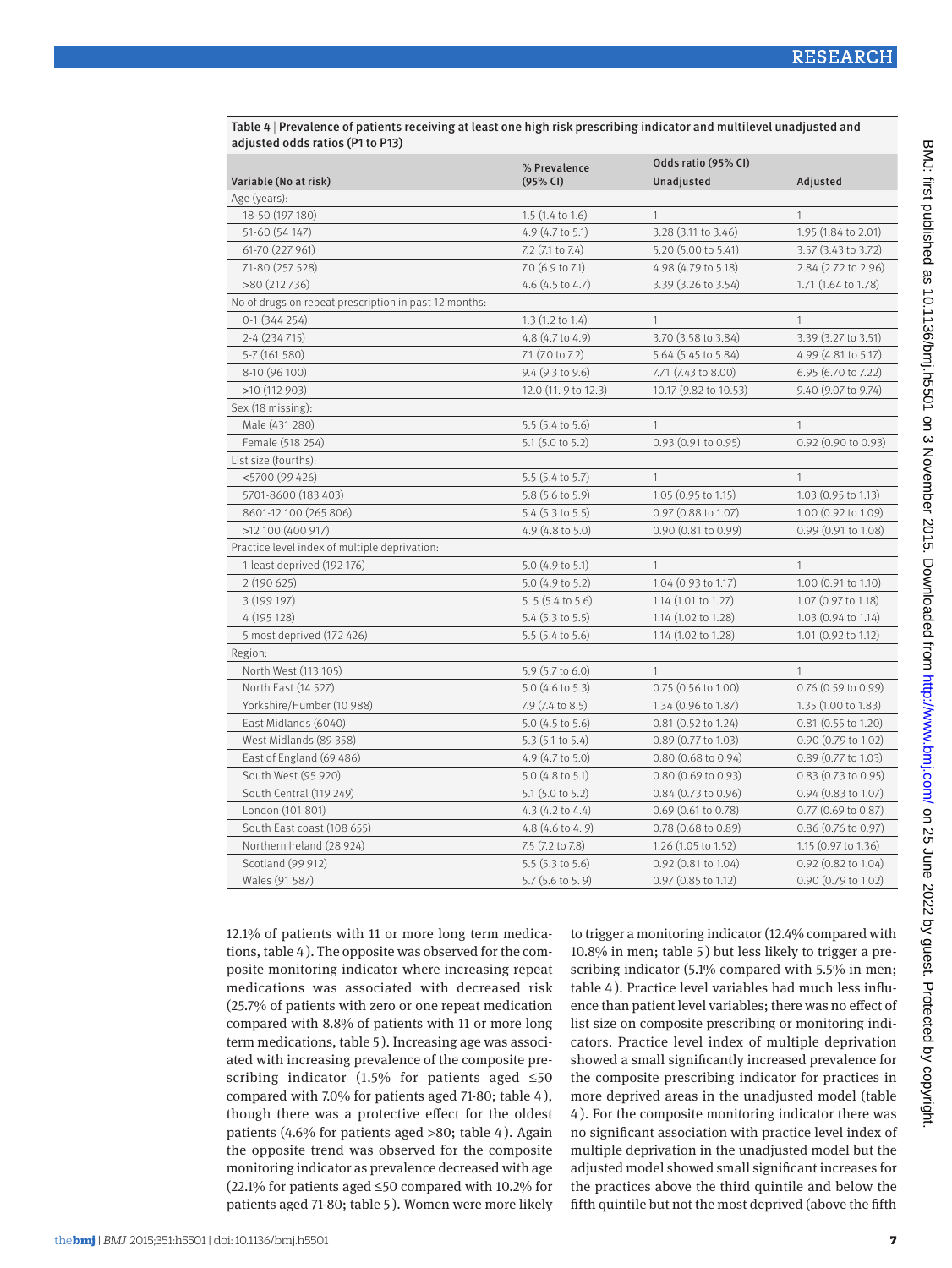| Table 5   Prevalence of patients receiving at least one high risk monitoring indicator and multilevel unadjusted and |
|----------------------------------------------------------------------------------------------------------------------|
| adjusted odds ratios (M1 to M4)                                                                                      |

|                                                       | % Prevalence                | Odds ratio (95% CI)            |                               |  |
|-------------------------------------------------------|-----------------------------|--------------------------------|-------------------------------|--|
| Variable (No at risk)                                 | (95% CI)                    | <b>Unadjusted</b>              | Adjusted                      |  |
| Age (years):                                          |                             |                                |                               |  |
| 18-50 (3979)                                          | 22.1 (20.9 to 23.4)         | $\mathbf{1}$                   | $\mathbf{1}$                  |  |
| 51-60 (4070)                                          | 19.9 (18.8 to 21.1)         | $0.84$ (0.75 to 0.94)          | $0.92$ (0.82 to 1.04)         |  |
| 61-70 (5317)                                          | 19.0 (18.0 to 20.1)         | $0.80$ (0.72 to 0.89)          | $0.97(0.87 \text{ to } 1.08)$ |  |
| 71-80 (67 538)                                        | 10.2 (10.0 to 10.5)         | 0.36(0.33 to 0.39)             | $0.44$ (0.40 to 0.48)         |  |
| >80 (101 817)                                         | 11.7 (11.5 to 11.9)         | $0.42$ (0.39 to 0.46)          | $0.53$ (0.49 to 0.58)         |  |
| No of drugs on repeat prescription in past 12 months: |                             |                                |                               |  |
| $0-1(10490)$                                          | 25.7 (23.5 to 28.1)         | $\mathbf{1}$                   | 1                             |  |
| $2-4(23404)$                                          | 18.3 (17.9 to 18.8)         | $0.64$ (0.56 to 0.72)          | $0.68$ (0.60 to 0.78)         |  |
| 5-7 (43 957)                                          | 13.3 (12.9 to 13.6)         | $0.42$ (0.37 to 0.48)          | $0.47$ (0.41 to 0.53)         |  |
| 8-10 (40 993)                                         | 10.7 (10.4 to 11.0)         | 0.33(0.29 to 0.37)             | $0.36(0.32 \text{ to } 0.42)$ |  |
| >10(63877)                                            | 8.8 (8.6 to 9.0)            | $0.26$ (0.23 to 0.30)          | $0.29$ (0.25 to 0.33)         |  |
| Sex:                                                  |                             |                                |                               |  |
| Male (75 210)                                         | 10.8 (10.6 to 11.1)         | $\mathbf{1}$                   | 1                             |  |
| Female (107 511)                                      | 12.4 (12.2 to 12.6)         | 1.17 (1.13 to 1.20)            | 1.16 (1.12 to 1.20)           |  |
| List size (fourths):                                  |                             |                                |                               |  |
| $<$ 5700 (20 378)                                     | 13.3 (12.8 to 13.8)         | $\mathbf{1}$                   | $\mathbf{1}$                  |  |
| 5701-8600 (36770)                                     | 12.1 (11.8 to 12.5)         | 0.97 (0.79 to 1.19)            | 0.97 (0.79 to 1.19)           |  |
| 8601-12 100 (52 639)                                  | 11.6 (11.4 to 11.9)         | $0.93$ (0.76 to 1.15)          | $0.90$ $(0.73$ to 1.11)       |  |
| >12 100 (72 934)                                      | 11.2 (11.0 to 11.5)         | $0.93$ (0.76 to 1.15)          | $0.95$ (0.77 to 1.18)         |  |
| Practice level index of multiple deprivation:         |                             |                                |                               |  |
| 1 least deprived (34 890)                             | 10.8 (10.5 to 11.2)         | $\mathbf{1}$                   | $\mathbf{1}$                  |  |
| 2(39087)                                              | 11.9 (11.6 to 12.3)         | $1.16$ (0.91 to 1.46)          | 1.14 (0.90 to 1.44)           |  |
| 3(39699)                                              | 12.3 (12.0 to 12.6)         | 1.25 (0.99 to 1.58)            | 1.37 (1.09 to 1.73)           |  |
| 4(37944)                                              | 12.3 (11.9 to 12.6)         | 1.25 (0.99 to 1.58)            | $1.32(1.04 \text{ to } 1.67)$ |  |
| 5 most deprived (31 101)                              | 11.3 (11.0 to 11.7)         | 1.11 $(0.88 \text{ to } 1.41)$ | $1.27(0.99 \text{ to } 1.62)$ |  |
| Region:                                               |                             |                                |                               |  |
| North West (20 587)                                   | 10.6 (10.2 to 11.1)         | $\mathbf{1}$                   | $\mathbf{1}$                  |  |
| North East (2744)                                     | 5.8 $(5.0 \text{ to } 6.8)$ | $0.43$ $(0.22$ to $0.82)$      | $0.43$ $(0.22$ to $0.83)$     |  |
| Yorkshire/Humber (1975)                               | 12.5 (11.1 to 14.0)         | 1.40 (0.67 to 2.89)            | 1.38 (0.66 to 2.88)           |  |
| East Midlands (1204)                                  | 13.9 (12.0 to 15.9)         | $0.93(0.36 \text{ to } 2.37)$  | $0.95$ $(0.37$ to $2.47)$     |  |
| West Midlands (17 801)                                | 10.8 (10.3 to 11.2)         | 1.09 (0.80 to 1.49)            | 1.10 $(0.81$ to 1.50)         |  |
| East of England (12 761)                              | 10.8 (10.3 to 11.4)         | 1.08 (0.77 to 1.53)            | 1.08 (0.76 to 1.54)           |  |
| South West (18 662)                                   | 8.4 (8.0 to 8.8)            | $0.75$ (0.55 to 1.02)          | $0.70$ $(0.51$ to $0.96)$     |  |
| South Central (22 679)                                | 14.0 (13.6 to 14.5)         | 1.37 (1.02 to 1.84)            | 1.37 (1.00 to 1.86)           |  |
| London (18 328)                                       | 14.6 (14.0 to 15.0)         | 1.52 (1.16 to 1.99)            | 1.47 (1.11 to 1.94)           |  |
| South East Coast (22 230)                             | 12.0 (11.6 to 12.5)         | $1.23(0.92 \text{ to } 1.64)$  | 1.17 (0.87 to 1.57)           |  |
| Northern Ireland (6276)                               | 10.2 (9.5 to 11.0)          | $1.01$ (0.68 to 1.51)          | $1.03$ (0.68 to 1.56)         |  |
| Scotland (19 365)                                     | 14.4 (14.0 to 14.9)         | 1.16 (0.88 to 1.54)            | 1.14 (0.86 to 1.51)           |  |
| Wales (18 109)                                        | 10.6 (10.2 to 11.0)         | $0.89$ (0.66 to 1.21)          | $0.89$ (0.65 to 1.20)         |  |



Fig 5 | Prevalence of composite prescribing and monitoring indicators in individual practices ranked by prescribing indicators

quintile (table 5). Northern Ireland had a significantly higher prevalence for the composite prescribing indicator relative to all other regions in the unadjusted model, and some regions in England were significantly lower (East of England, South Central, London, South West, South East Coast); none remained significant in the adjusted model (table 4 ). For the composite monitoring indicator North East England had significantly lower prevalence whereas South Central and London were significantly higher (table 5).

We excluded the indicators relevant only to women from the composite prescribing indicator (P1-P13) to allow meaningful comparisons between sexes; however, this is not to say that the indicators relevant to women are less important. Table A in appendix 2 shows the odds ratios derived from the multilevel mixed effects logistic regression model for the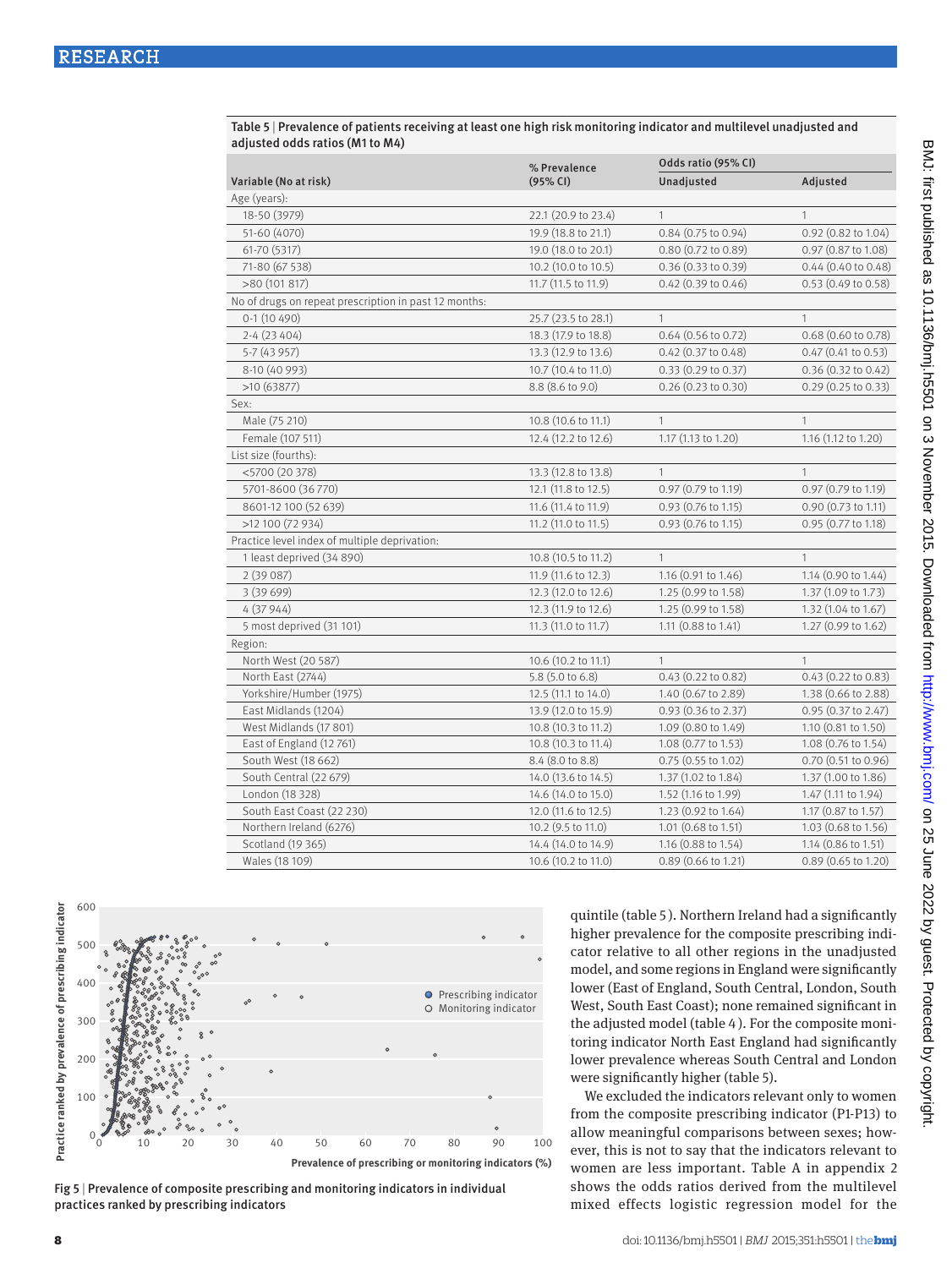composite prescribing indicator that included the indicators for women (P1-P13 plus P16-P19). There were few differences between the predictors for these two composite prescribing indicators (P1-P13 *v* P1-P13 plus P16-P19) except, as expected, on sex and age (as a result of combined hormone contraceptive prescribing occurring mostly in the younger age group). Additionally as both composite prescribing and monitoring indicators included a single indicator with a large denominator that could have driven the observations, we ran the model separately for P1-P12 and P13 (the indicator related to prescribing NSAID to a patient aged >65) and M1 (the indicator related to prescribing angiotensin converting enzyme inhibitor without urea and electrolyte tests) and M2-M4. Tables B-E in appendix 2 show the results. For the composite prescribing indicator the effect size of polypharmacy in the adjusted model was driven largely by P1-P12. The likelihood of triggering P13 (patients aged >65 prescribed NSAIDs) increased with two to four repeated prescriptions but did not increase further with increasing number of prescriptions (table B and C in appendix 2). For the monitoring indicator, the composite was strongly influenced by M1: exclusion of M1 from the composite (M2-M4) reversed the direction of sex, with women becoming less likely to trigger the composite monitoring indicator (tables D and E in appendix 2). Furthermore, the decrease in prevalence with increasing repeat medications occurred in the two to four repeated prescriptions group and did not increase further with increasing number of prescriptions.

Figure 5 shows the prevalence of composite prescribing and monitoring indicators for each practice. A high prevalence for the composite prescribing indicator does not predict a high prevalence for the composite monitoring indicator or vice versa.

#### **Discussion**

#### Principal findings

There is a high variation in prevalence between general practices for indicators of potentially hazardous prescribing and missed monitoring tests. It is unlikely that variation in case mix could explain the large differences between practices, though prescribing indicators can occur for valid clinical reasons. There is no parallel argument that a monitoring indicator might occur for clinical reasons but patient behaviour might be an important factor. Furthermore, monitoring indicators can occur because of poor recording of test results, whereas most prescribing is systematically recorded through the electronic prescribing system and is known to be accurate (reflected in the larger intraclass correlation coefficients (ICC) for monitoring indicators).22 Many practices, however, do have zero prevalence for some indicators, and these results might help to set reasonable expectations for individual practices.

An important question is whether or not it is appropriate to use these indicators to compare prescribing safety between practices. The ICC suggests that the

differences between practices are an important source of variation in the prevalence of the indicators, especially for monitoring indicators, but the ICC is a statistical concept and further work is needed to estimate how often indicators result from oversight or error rather than a clinical decision. The reliability estimates (derived from the ICC) show that some practices have insufficient numbers of patients in the denominator for reliable prevalence estimates for some indicators and these practices should not be compared with other practices. For the composite indicators, however, the reliability was good across all practices (>0.8, appendix 1), suggesting that comparisons between all practices should focus on the composite indicators.

High levels of variation between practices might also reflect differences in service organisation—for example, M5 (prescribed warfarin and no INR) has an ICC of 0.78, possibly because in some practices that prescribe warfarin the INR results might be recorded outside the practice electronic record system and are not uploaded to CPRD.<sup>2021</sup> One way to identify practices with high risk prescribing might be to look for those with a consistently higher prevalence across several different indicators; 17% of practices had prevalence over the 90th centile for three or more of the 13 prescribing indicators (P1-P13) and 7% of practices for two or more of the four monitoring indicators (M1-M4).

If a lower prevalence of these indicators is a measure of good practice then we would expect consistency between prescribing and monitoring indicators within practices. An alternative hypothesis is that since prescribing indicators are the culmination of a series of actions, whereas monitoring indicators result from inaction on the part of the practice or the patient, practices with a lower prevalence of monitoring indicators would have a higher prevalence of prescribing indicators. In fact there was no clear relation between the two types of indicator within practices (fig 5). There were differences, however, in the type of patient triggering prescribing or monitoring indicators. Older patients and those receiving multiple repeat prescriptions had the highest risk of triggering the composite prescribing indicator, whereas younger patients with fewer repeat prescriptions had a higher risk of triggering the composite monitoring indicator. The implication is that different types of intervention might be required to deal with the two types of high risk prescribing.

Practice level variables had much smaller effects than patient level variables; patients attending practices in more deprived areas were more likely to trigger the composite prescribing indicator, possibly reflecting more prescribing within the practice leading to higher potential for a prescribing indicator. For the composite monitoring indicator, however, modest significant effects of practice level deprivation were seen only in the adjusted model, suggesting that patients attending practices in deprived areas have no increased likelihood of missing monitoring tests. The definition of the composite prescribing indicator did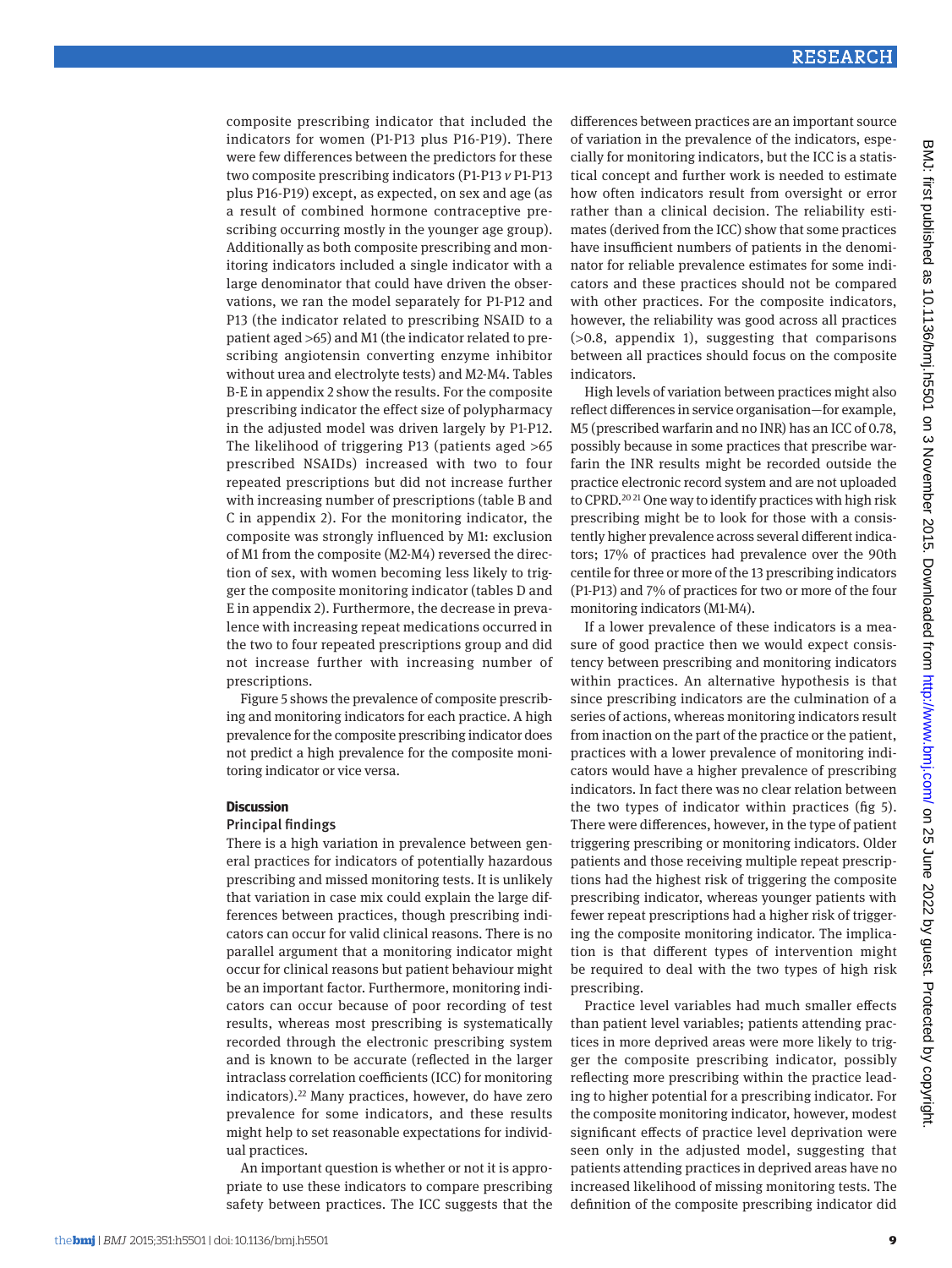BMJ: first published BMJ: first published as 10.1136/bmj.h5501 on 3 November 2015. Downloaded from <http://www.bmj.com/> on 25 June 2022 by guest. Protected by copyright. as 10.1136/bmj.h5501 on 3 November 2015. Downloaded from http://www.bmj.com/ on S June 2022 by guest. Protected by copyright

not substantially alter the predictions made by the model but M1 (prescribing ACEI without urea and electrolyte monitoring) was the major driver for a monitoring indicator and, given the number of patients at risk, might be a better marker of prescribing safety.

In this group of 526 practices, about 5% of patients with the potential to trigger a prescribing indicator did so and about 12% triggered a monitoring indicator. Whether or not these prevalence estimates might be generalised to the UK depends on how representative the practices participating in CPRD are in terms of characteristics of patients and practices. Practices in CPRD are slightly larger than the UK average (this might not cause bias as list size was not a significant predictor of prevalence) but are representative in terms of patient level deprivation and ethnicity.23 All CPRD practices in this study use Vision software to manage their patient data, and the choice of software has been associated with differences in recorded clinical data.24 The regional differences in the choice of software impact on the geographical representativeness of CPRD; Yorkshire, Humberside, and North East England are under-represented.<sup>23</sup> Given this, it is reassuring that there are few regional differences in the prevalence of the indicator. The lower prevalence of monitoring indicator in the North East and higher prevalence in London might simply reflect selection bias given the small number of practices. While there might be an argument for generalising these prevalence estimates to the UK, we need to be more cautious in making the same case for the reliability estimates. The variability between practices, from which both the ICC and reliability are derived, might be specific to this group of practices and hence a generalisation to the whole of the UK primary care might be difficult to justify.

#### Comparison with other studies

It is useful to compare these findings with studies in other UK practices. Consideration, however, must be given to the date of analysis as the quality of electronic data has improved over recent years. The audit date chosen here is a compromise between being as recent as possible but also allowing time for most practices to have had their data uploaded. The prevalence of these indicators was not sensitive to the choice of audit date, suggesting that seasonality and the Quality Outcomes Framework (QOF) return date had little impact. (The QOF incentive scheme provides UK GPs with financial incentives related to performance indicators and practices can review their patient records before the annual return in April<sup>19</sup>). The only exception was M4 (prescribed lithium without lithium level check), where the increase in lithium level tests during January might relate to preparation for the QOF return or the end of the financial year. The PINCER trial found similar prevalences for P1, P4, P16, M1, and M2 (using identical definitions) in 72 practices in Nottinghamshire, Staffordshire, and Cheshire during 2006-07.10 There were, however, some differences; the prevalence for M3 (methotrexate without full blood count or liver function test) was 35-42% in the PINCER trial but 16% in the CPRD; and for M5 (warfarin and INR) 6-7% in PINCER and 32% in the CPRD. (CPRD data might not capture all INR test results as discussed above, whereas the PINCER trial excluded practices that were known to undertake their own INR monitoring from this indicator). A study of 315 practices in Scotland used different indicator definitions measured relative to 31 March 2007; there were similar findings for the comparable indicators.9 The prescription of gastroprotectants, however, was treated differently. We excluded patients from the denominator if they had been prescribed gastroprotection, whereas the Scottish indicator excluded them from the numerator. $9$  If the same definition as the Scottish indicator for prescribing NSAIDS to elderly patients was applied, the prevalence was similar between the two datasets (data available from authors).

#### Limitations of the study

While it is relatively straight forward for GPs within the UK to compare their practice with these results, it is a weakness of this study that international comparisons with these data would be challenging. Such comparisons would require access to routinely collected patient data (even CPRD might be missing some data—for example, INR tests<sup>20 21</sup>). In many countries healthcare data are collected primarily for payment or insurance purposes and the clinical utility of the indicators, and their representativeness of the general population, might be uncertain.

#### Conclusions and policy implications

These results emphasise the need to give due consideration to the risks of prescribing multiple medications and the importance of regular medication reviews, especially for patients with multiple morbidity. Here we provide a baseline prevalence from which to determine whether or not prescribing safety is improving.

These findings are also relevant to policy makers looking for ways to compare and potentially reward practices with respect to prescribing safety, although careful consideration needs to be given to any such initiative. Prescribing tends to be an individual rather than practice responsibility and prescriptions might be initiated in secondary care rather than by the GP. Further work would also be needed to estimate clearly how frequently indicators result from a clinical decision rather than an oversight or error and which indicators pose the most risk to the patient.

This study is based on data from the Clinical Practice Research Datalink obtained under licence from the UK Medicines and Healthcare Products Regulatory Agency. The interpretation and conclusions contained in this paper are those of the authors alone.

Contributors: EK, DMA, SJS, AA, SR, and AJA designed the study. SJS extracted the data, did the statistical analyses, wrote the manuscript, and is guarantor. SR, AJA, and DMA provided the